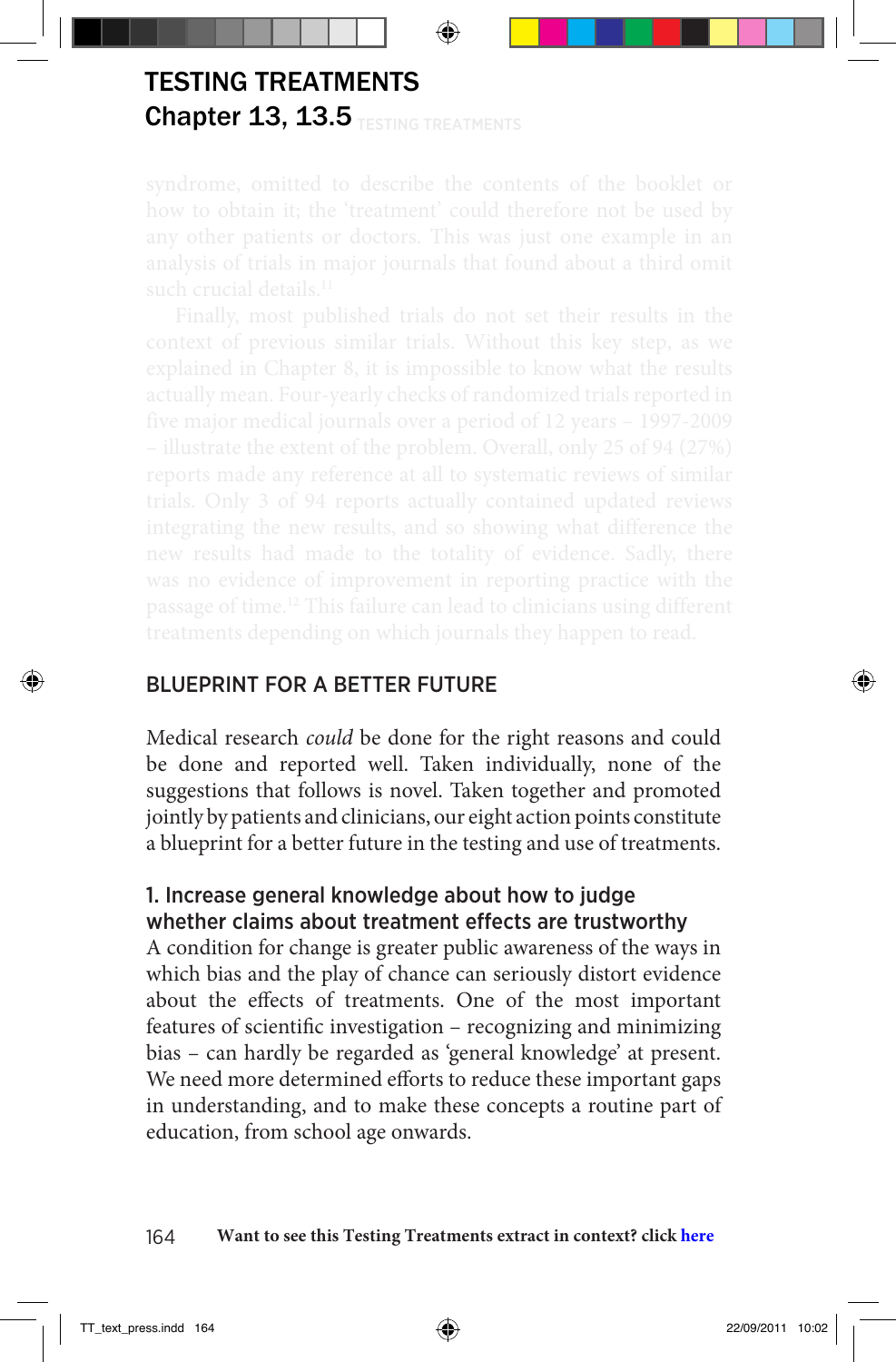# 2. Increase the capacity for preparing, maintaining, and disseminating systematic reviews of research evidence about the effects of treatments

Many of the answers to questions about the effects of treatments can be readily addressed by systematically reviewing evidence that already exists, by keeping such reviews up to date, and by disseminating the results efficiently to professionals and patients. There is a long way to go before the messages from existing evidence are readily available in systematic reviews. Addressing this deficiency should be one of the prime goals of health systems, so that reliable information about the effects of treatments is synthesized and made readily accessible.

# 3. Encourage honesty when there are uncertainties about the effects of treatments

Admitting uncertainty is often hard for health professionals, and it is sometimes not welcomed by patients. As a result, patients are sometimes given a false sense of security and are not informed about the uncertainties in the evidence. If clinicians and patients are to work together successfully for more efficient assessment of treatment effects, both must be more ready to acknowledge that inadequately evaluated treatments can do substantial harm; they must become more familiar with the methods needed to obtain reliable evidence. We need to find the best ways of making this happen.

# 4. Identify and prioritize research addressing questions deemed important by patients and clinicians

The portfolios of research funders and academic institutions are dominated by basic research that is unlikely to benefit patients in the foreseeable future, and by research directed at maximizing profits for industry. Applied research into questions that offer no potential to make money, yet matter to patients, has to fight for resources, even when it is publicly supported. We should see to it that more is done to identify what questions patients and clinicians are asking about the effects of treatments, and that research funders take account of them in prioritizing research to reduce these uncertainties.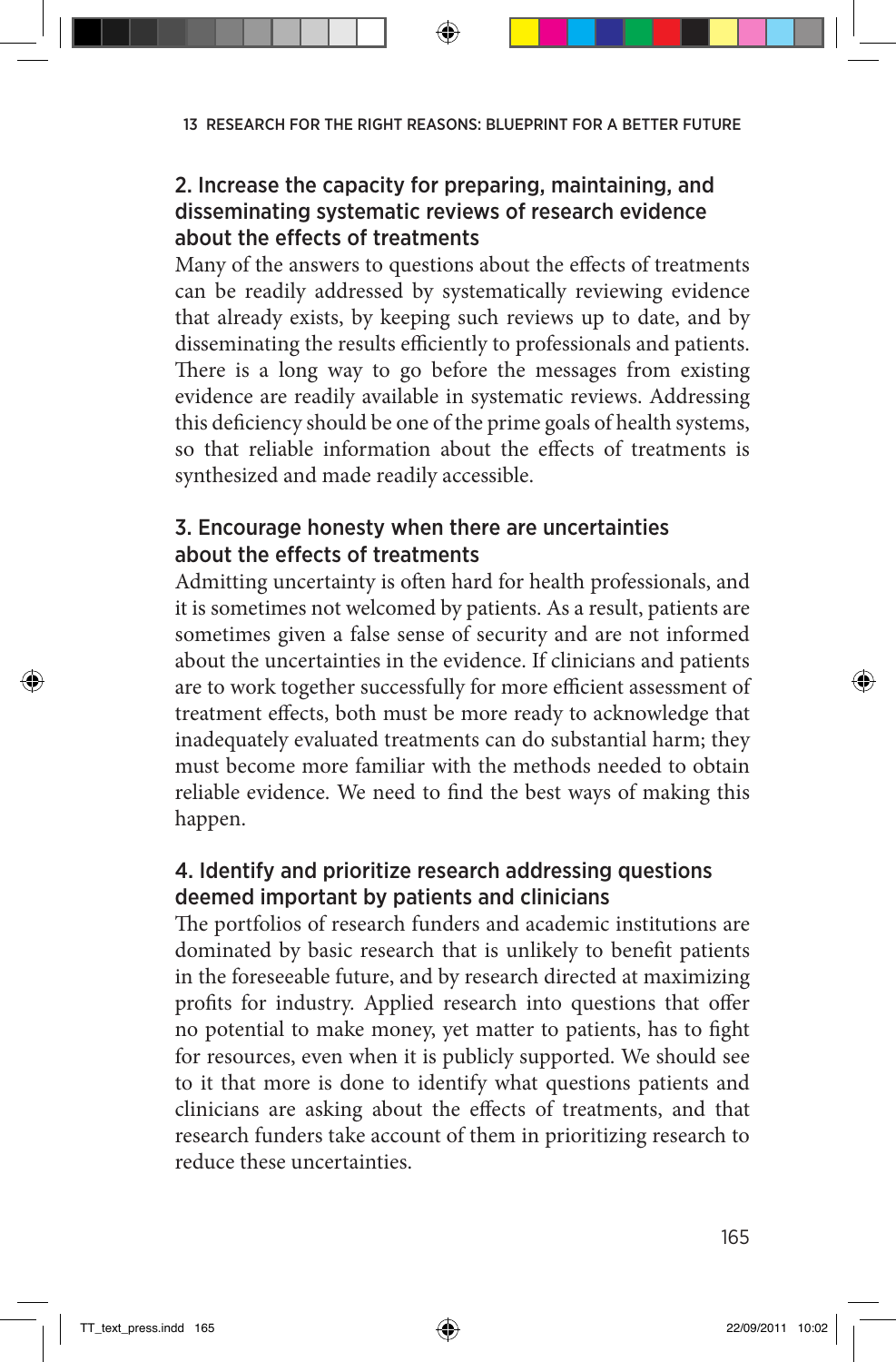#### 5. Confront double standards on consent to treatment

Clinicians who are prepared to admit uncertainties about the effects of treatments and address them in formal treatment comparisons are subject to more stringent rules for interacting with patients than are their colleagues who are not. This perverse double standard is illogical and indefensible. When there are uncertainties about treatment effects, participation in randomized trials or other methods of unbiased evaluation should be the norm. We should ensure that participation in research on treatment effects is not presented as a necessarily risky endeavour, implying that 'standard' practice is always effective and safe.

#### 6. Tackle inefficiencies within the research community

Many people are astonished to find that researchers are not required to assess systematically what is known already when they seek funding and ethical approval for new research. The consequence is inevitable – poorly designed and frankly unnecessary research continues on a scale that is unacceptable on ethical as well as scientific grounds. We should press research funders and research ethics committees to ensure that researchers do not embark on new research of any kind without referring to systematic reviews of existing relevant evidence. Reports of new research should begin by referring to systematic reviews showing why the additional research is needed, and end by showing what difference the new results have made to the totality of evidence.

#### 7. Outlaw biased publication practices

To help stamp out biased publication practices steps are needed both when trials begin and when they end. When trials begin they should be registered and the protocols made publicly available for scrutiny. On completion, the results of all trials should be published and the raw data made accessible for scrutiny and further analysis.

#### 8. Demand transparency of information about commercial and other conflicts of interests

There is now substantial evidence that vested financial and other interests sometimes take precedence over the interests of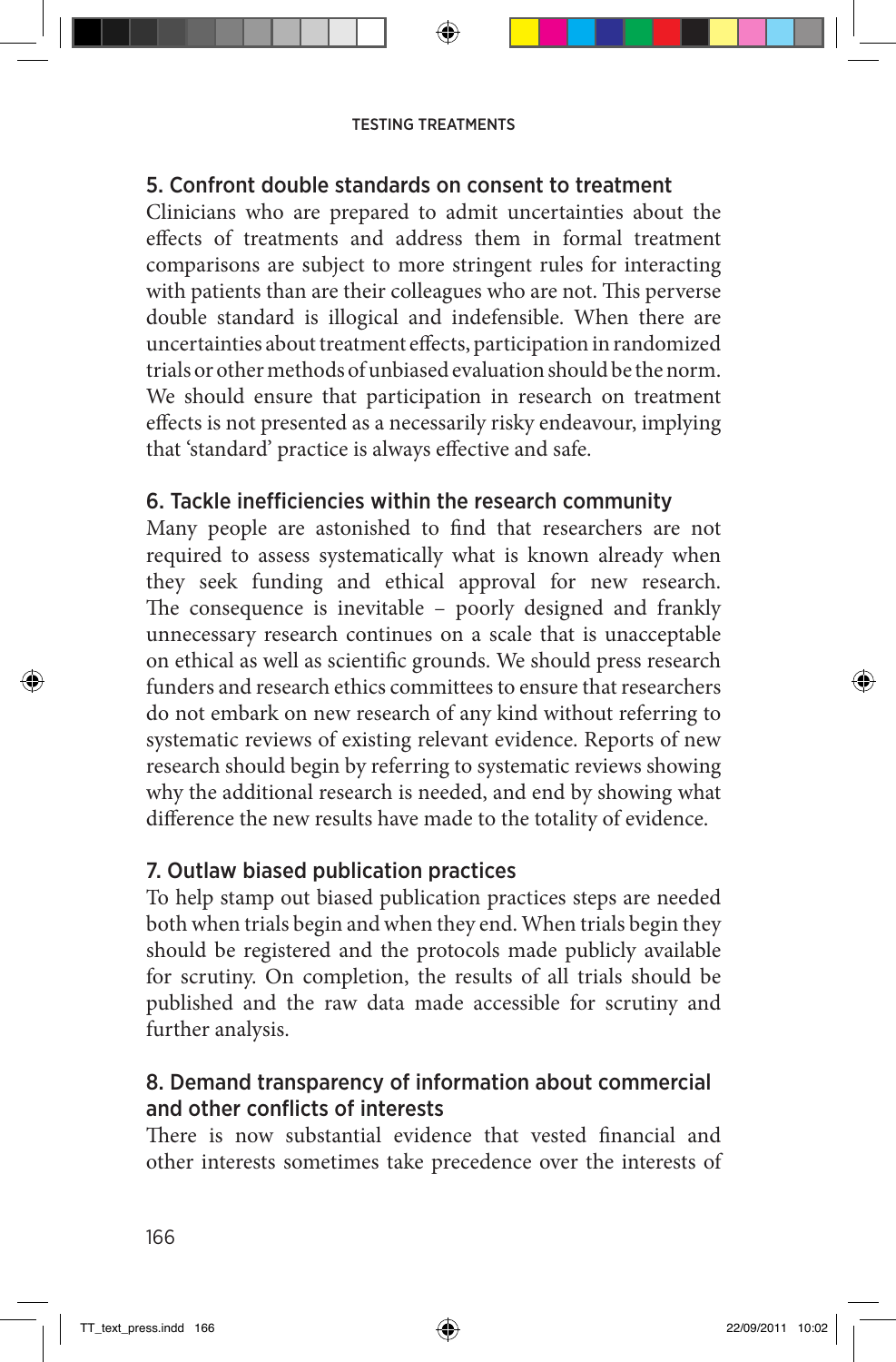patients in the design, conduct, analysis, interpretation and use of research. This jeopardizes the mutual trust required to ensure that research serves the interests of patients more effectively. Everyone involved, from commercial companies to patient pressure groups, should be required to be transparent about any vested interests other than the well-being of patients.

# Action is needed now

A revolution in testing treatments is long overdue. If professionals and patients act together, the steps that we advocate are eminently practicable. You, the readers, should demand change – now.